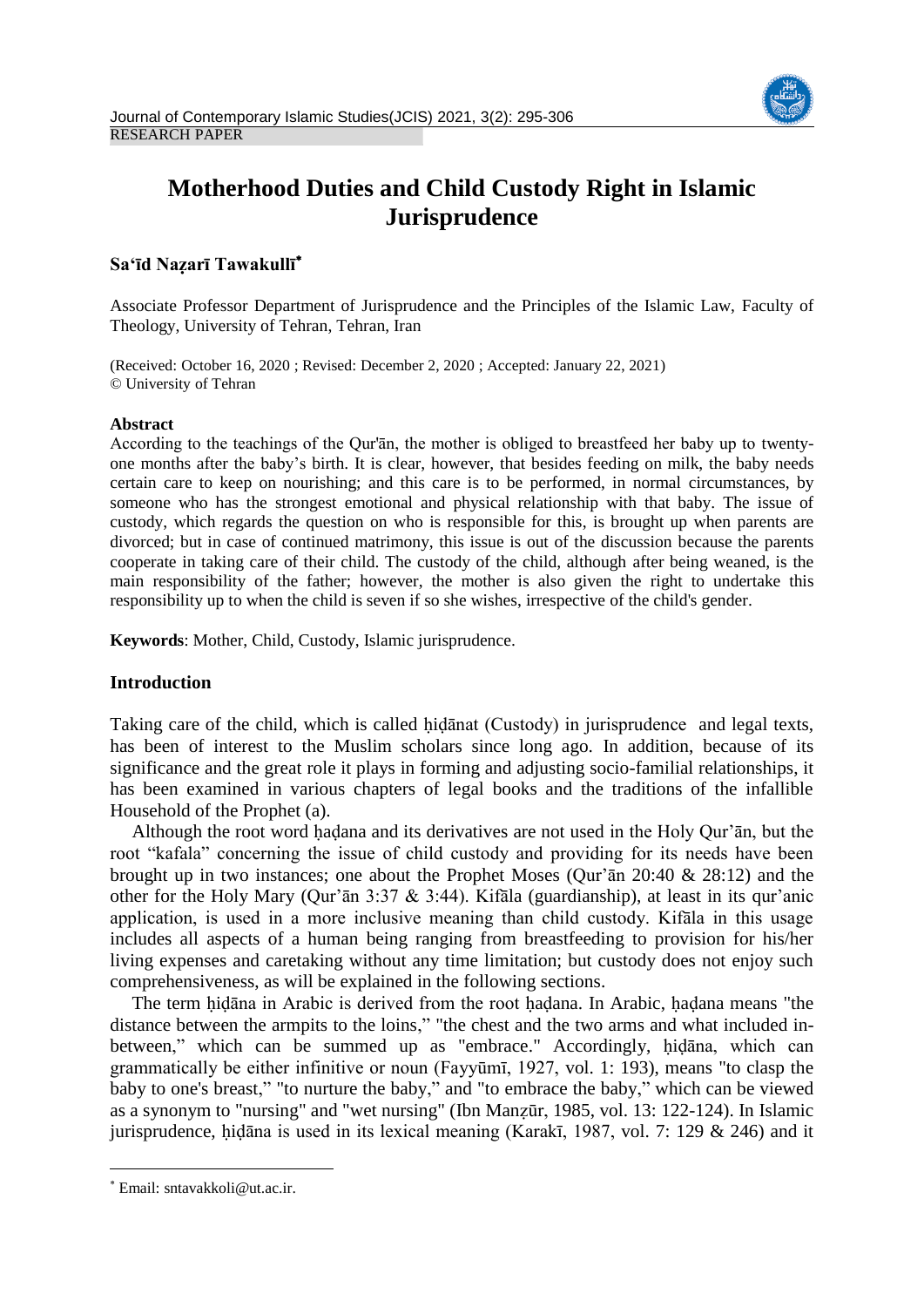does not have a new meaning (legal reality). Thus, using the word wilāya in the meaning of "guardianship" for the definition of ḥiḍāna ('Āmilī al-Faq'ānī, 1997: 204; Ḥillī, 1993, vol. 3: 101) would not be correct.

#### **Custody, right or a decree**

Among the issues open to discussion about custody is whether it is a right or a decree. Some Muslim jurists believe that religious laws (legal fabrications) are divisible into right and decree, the most important difference of which is in transferability of their use to others, as well as the possibility of refusing to use it (isq $\bar{a}$ t = relinquishment) in case it is a right and the impossibility to do so in case it is a decree (Tawḥīdī, 1992, vol. 2: 47).

If we accept that transferability and relinquishment are two basic features of right, then it is argued whether child custody is a right or a decree. To those who believe custody is a kind of guardianship (wilāya), it is a decree, for wilāya is among the granted legal decrees which are removed or devised by the grantor or legislator, and the one who is religiously accountable (mukallaf) has no option in fabricating or not fabricating them; consequently, neither of the parents can refuse to accept it. However, those who do not regard wilāya as valid in the concept of custody, naturally view it as among the rights; as a result, either of the parents would be permissible to refuse to take care of the child (i.e., accept its custody) (Khānsārī, 1977, vol. 4: 472-473).

Even if we regard custody to be among the rights, no conclusion can be made from it for the permissibility to refuse to put it into action in all cases; for right is divisible in one aspect into two types of natural innate and entrusted. The entrusted right is an authority given to a person by law and perhaps it can be viewed as a synonym to "sovereignty"; natural right, however, is one genetically enjoyed by everybody without requiring any legal authority, like the right to freedom.

Accordingly, undertaking a person's custody takes place in either Genetic (natural) or Legislative (granted) ways, for, in some cases, one's genetic relationship with another person in itself is sufficient to undertake their custody, but in some other cases, one has to be permitted to take over a task or someone's affairs.

In cases where the custody of parents is concerned, mention is made of a natural-genetic right that is created as soon as a filial relationship is realized. Naturally, such a right cannot be relinquished so much as the genetic relationship between the child and its parents cannot be relinquished, especially if we remember that custody is a reciprocal right. On the one side is the child and on the other either the father or mother. On the one hand, if the child is not protected, it will fall prey to annihilation – so the parents are obliged to protect and support their child, and on the other hand, the realization of the father-child or mother-child relationship itself necessitates the parents and no other people to undertake their child's care. Therefore, it is incumbent on the parents to fulfil their duties in this respect, and they are not allowed to shun this responsibility, for failure in this case would inflict serious harms onto the child (Sayyid Sābiq, n.d., vol. 2: 338-339; also, for more information about the reasons of those who regard custody as an unrelinquishable right and criticism of them, q.v. Fāḍil Hindī, 1984, vol. 2: 107).

However, besides the parents and the child's blood relatives who naturally undertake the child's custody, other people can undertake this task, such as a person who can undertake the custody of abandoned babies due to specific conditions. Although picking up abandoned babies from public passageways (iltiqāṭ) is a collective obligation, by leaving the baby to the finder of the baby or any other person through the organizations which are authorized to make decisions about such a baby, that person is privileged (permitted) to undertake the baby's custody. This privilege or right is a legal right according to which God has given the person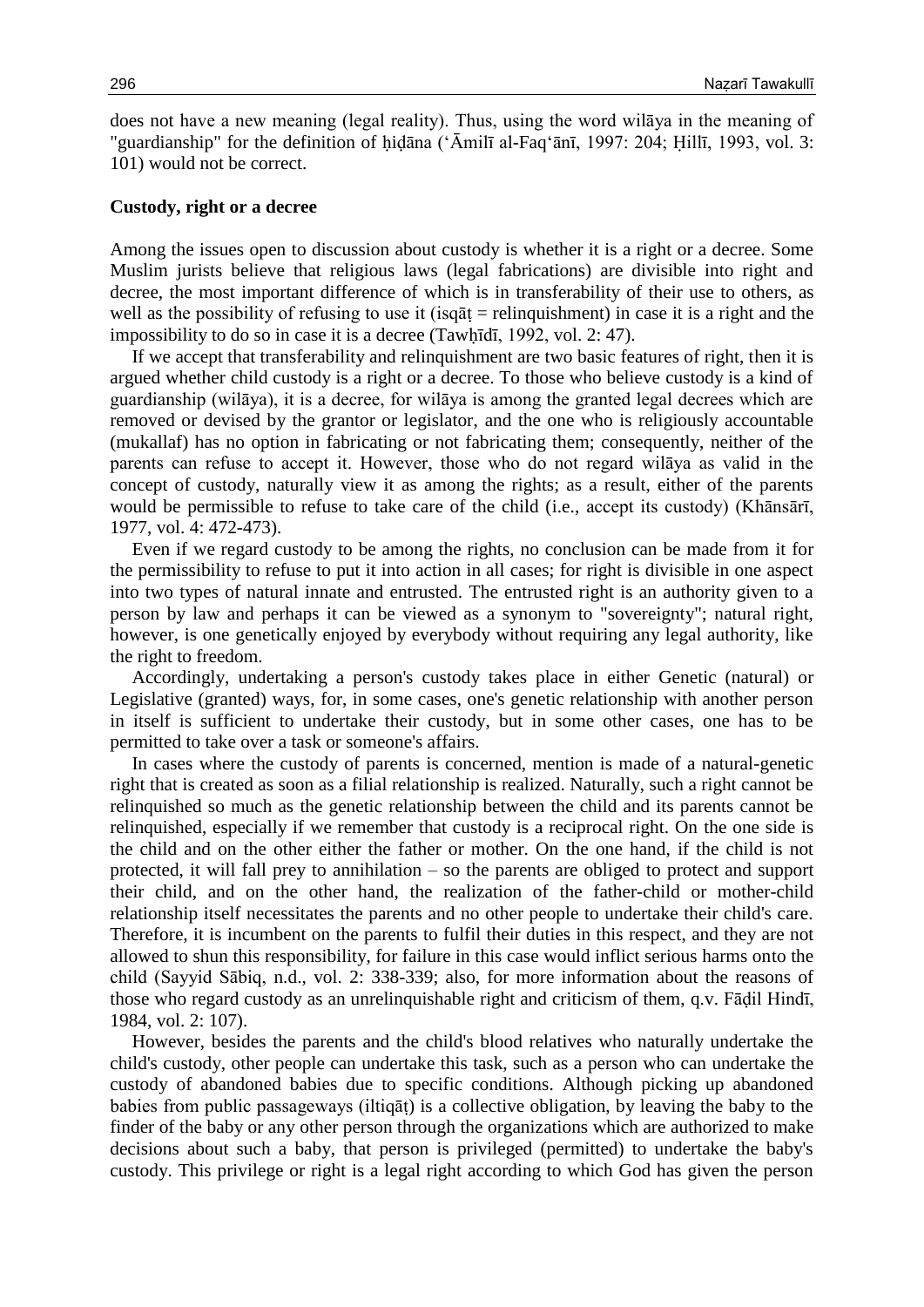the responsibility of taking care of a baby and that person has the right to relinquish or transfer it to others. As he can discontinue his cooperation in this respect or due to losing the competence for taking care of the baby, the right to custody is taken back from them.

## **Stages of child custody**

The issue of child custody is examinable in two stages: the infancy and afterwards; or, in other words, before and after two years of age.

#### **Child custody before the age of two**

Some Muslim jurists believe that the custody of a child before the age of two is to be undertaken by the mother (Suyūrī, 1982: 433), while others believe that the custody of the child is upon both parents, even though they are divorced (Ibn Fahd Ḥillī, 1987, 3: 426; also, to learn about its criticism, q.v. 'Āmilī, 1993, vol. 1: 466). The most significant reason that the proponents of both views present are the traditions (ḥadiṭh) related from the Infallible Imāms in Islamic sources (Regarding their content, these traditions are divisible into three categories: 1) The partnership of both parents in child custody; 2) Child custody as exclusive to the mother; and 3) Child custody as exclusive to the mother (q.v. Ibn Bābwayh,1984, vol. 3: 509, no.4788 & vol. 3: 275, no. 1304; Kulaynī, 1968, vol. 6: 45, no. 4). The content of these traditions would sum up to the fact that during the first two years of the child's life (i.e., infancy), the mother is superior over the father in taking care of the child (Shahīd Thānī, 1993, vol. 8: 421). A child can be turned over to its mother to be taken care of (custody) during its first two years of life (infancy) as long as the mother consents to breastfeed her child. However, if she rejects to do so, the father is permitted to hire a foster suckling-mother for the child and take him/her away from his/her mother (Ibn Idrīs Ḥillī, 1990, vol. 2: 651; Muḥaqqiq Ḥillī, 1988, vol. 2: 566 & 568).

#### **Child custody after the age of two**

When the parents have divorced, who should undertake the custody of the child once the infancy period is over? The answer to this question can be examined in the form of three hypotheses.

**The parents are alive:** In case the parents are divorced and are both alive, there are various views stated by the jurists on the custody of the child in terms of its gender. The most important is the priority of the mother in the custody of a son up to the age of two and a daughter up to the age of seven (Q.v. Shahīd Awwal, 1990: 176; Yūsufī, 1989, vol. 2: 200). However, the differentiation between a son and a daughter concerning custody does not seem right (Q.v. Baḥrānī, 1984, vol. 25: 88), because the custody of the child, although after being weaned, is the main responsibility of the father; however, the mother is also given the right to undertake this responsibility up to the age of seven if she wishes so irrespective of the child's gender (Rawḥānī, 1991, vol. 22: 304). The best evidence for proving this view is a tradition related by Ayyūb b. Nūḥ, which explicitly states, "The woman is more deserved to [take care of] her child until it reaches seven unless she wishes otherwise" (Ibn Bābwayh, 1984, vol. 3: 435, no. 4504).

**Either of the parents is alive:** In case the mother dies while undertaking the custody of her child (to the age of seven), the responsibility of the child custody will be transferred to the father (Najafī, 1988, vol. 31: 293). Since the child custody is the responsibility of the father and it is transferred to the mother for seven years in case she desires so, the father has priority over others in his child's custody. However, if the father dies, there is no doubt that the mother would undertake the custody of the child up to the age of seven. However, who should take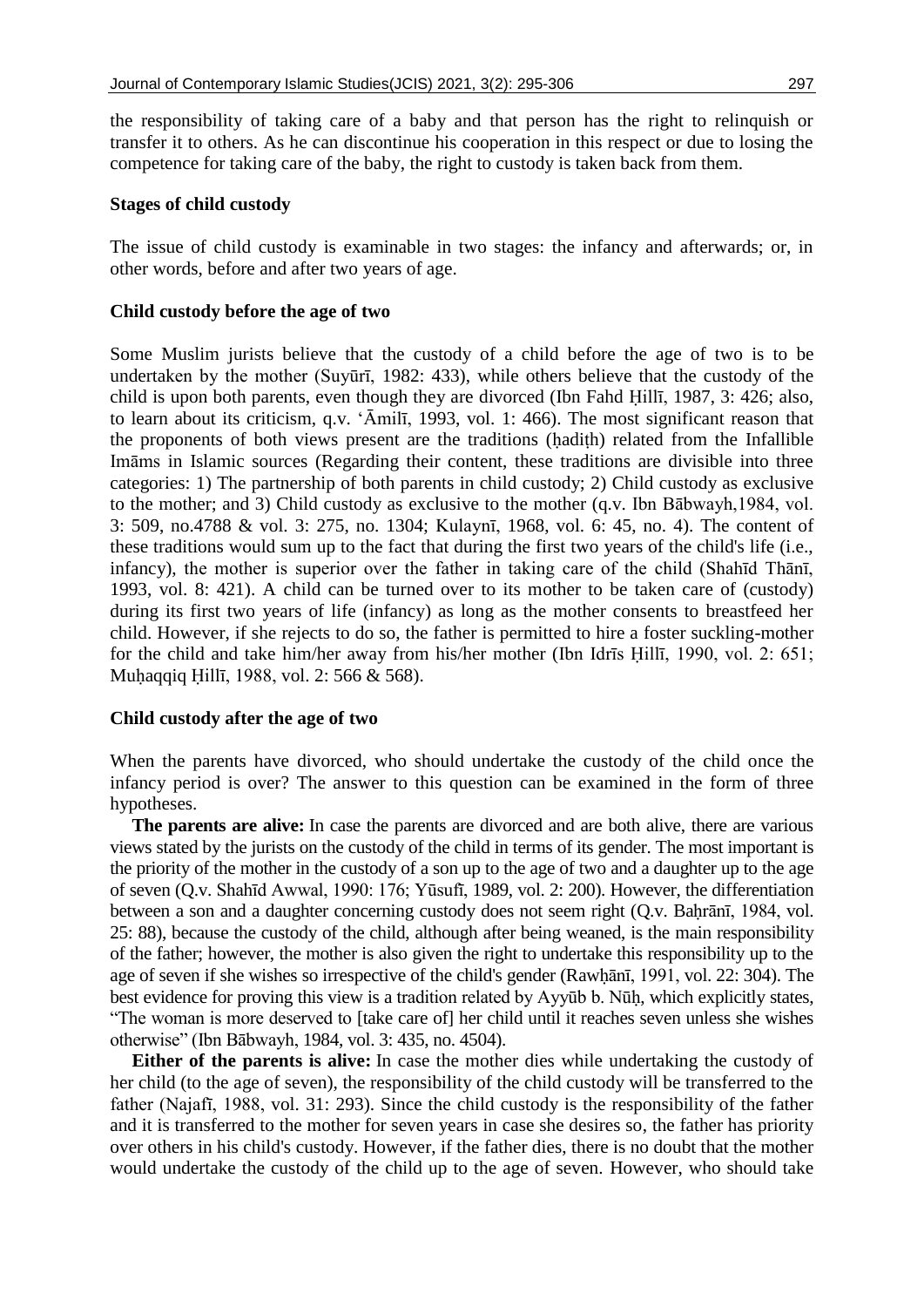care of the child after this age? Some Muslim jurists have mentioned the restoration of custody to the mother (For more information of how this evidence has been alluded to as well as their criticism, q.v. Ḥillī, n.d., vol. 2: 40). In contrast, there are some other possibilities brought up such as the transfer of the child custody to the father's waṣī (executor of the father's will) (Shahīd Thānī, 1978: vol. 5: 66), to the paternal grandmother (Mufīd, 1990: 531), and to the paternal grandfather, of which the latter possibility is more likely to be correct by all the reasons presented.<sup>1</sup>

No parents are alive: If a child loses one of its parents before it reaches maturity, who must undertake its custody? To answer this question, first we have to look for a specific reason for which one or more persons are determined to undertake this responsibility and if there is not such a reason, seek to decide on someone based on the existing generalities.

As it was stated before, this responsibility is transferred to the child's paternal grandfather, since seeing into and appropriating the child's properties and making decision about its marriage, at least before reaching maturity, is only upon the grandfather to a similar level as its father in his absence. All the more so, then, the child's affairs and custody rest with him – To prove this view, some arguments have been presented which are not free from dispute (q.v. 'Āmilī, 1993, vol. 1: 472; Ḥillī, 1967, vol. 3: 256). In case the child's grandfather is not alive, this responsibility will be transferred to the father's and grandfather's executor. That is because the latter is the exclusive successor of the father and grandfather, who is authorized to intervene in the underage child, and it is clear that the custody and rearing of the child are among the duties of the father and the grandfather (Najafī, 1988, vol. 31: 296).

#### **Essential conditions for the custody of children**

Although the mother can take care of her child up to seven years after divorce from her husband, she has to meet certain conditions for undertaking such a task, the lack of each of which would lead to losing her competence to this end (Of course, it is to be noted that if undertaking the child's custody is subject to the realization of these conditions, there is no difference in this task between the mother and other people of equal rank or her successors). Eight conditions have been stated in old legal texts for the confirmation of the mother's competence in the custody of her child.

## *Islam*

 $\overline{a}$ 

Since before reaching maturity the child is legally attached to the religion of its father or mother, some Muslim jurists believe that the mother can take the custody of her child after divorce from her Muslim husband if she is a Muslim herself. The most important reason for this, notwithstanding the possibility of a non-Muslim mother's influencing her child's beliefs, is the impermissibility of the guardianship of a non-Muslim (unbeliever) over a Muslim child (Sabziwārī, n.d.: 194). What is meant by child custody is only taking care of the child and has nothing to do with guardianship over the child, so that a non-Muslim mother's taking care of a Muslim child may require the guardianship of non-Muslims over the Muslims (Khū'ī, 1986, vol. 2: 311).

<sup>1.</sup> Although in regard to custody, none of the jurists have brought up the above possibility, it is asked in the book of inheritance whether one – after his death – can hand over his child to a stranger to take care of while the child's grandfather is still alive. Giving a negative answer to this question, the Shī'a jurists – contrary to the Sunnīs – have brought up some matters from which it can be concluded that the custody of the child after its father's death rests with its paternal grandfather in case the parents have already divorced and the child is over seven years of age. For more information, q.v. Anṣārī, 1995: 61; Baḥr al-'Ulūm, 1984, vol. 4: 72-73; Ḥakīm, 1971, vol. 14: 593; Shahīd Thānī, 1991, vol. 2: 323.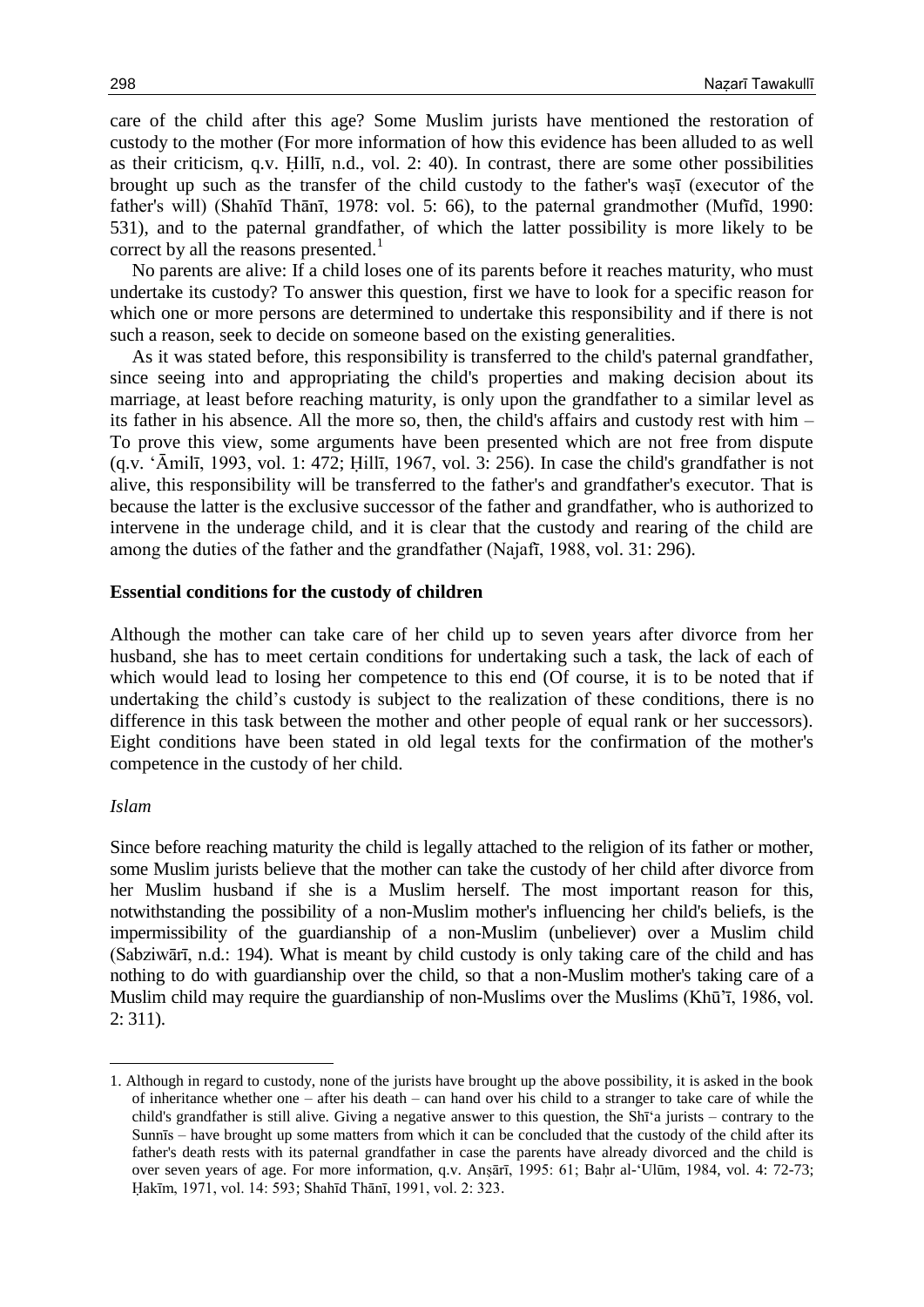## *Intellect*

Among the basic requirements of the mother's custody of her child is her being sane. If the mother does not enjoy the soundness of intellect, she cannot undertake her child's custody, because she is not only unable to take care and safeguard her child, but she needs someone to take care and custody of herself (Sayyid Sābiq, n.d., vol. 2: 342; Shahīd Thānī, 1993, vol. 8: 423). Therefore, if the mother is suffering from chronic insanity, she is certainly not qualified to take the custody of her child; but if the mother's insanity is periodical such that she is able to do her duties, its occurrence will not endanger the child's physical and psychological health and the mother can in due time undertake her child's custody. Of course, this is the case when its occurrence is not so frequent as to have an impact on the child's life and practically depreciate the mother's ability in taking care of her child and satisfying its needs (Sabziwārī, n.d: 194).

# *Freedom*

Among the qualifications mentioned in some of the early legal books, concerning the mother's custody of her child is that she is not a slave, which to our opinion is not a valid qualification at least for the mother.<sup>1</sup> Although talking about the rules of slavery in our time is useless due to the abolishment of slavery, this issue – by the refinement of reason – can be useful in two cases. When the mother is imprisoned for committing a crime or is living in a forced labor camp; for, as the slaves have been deprived of wielding power in most of their daily affairs and unable to make independent decisions about their lives, it is true for the person who lives in a prison or a forced labor camp. Now the question is raised that whether the child is sent to prison along with her mother to be taken care of by her, although she is not able to make independent decisions concerning her own daily life affairs. Alternatively, it is separated from the mother to be left with the father or any other person who can legally take its custody because of the inappropriate atmosphere of such places and the destructive effects that such places may have on the personality growth of the child.

## *Not having a husband*

According to this qualification, the mother may not remarry while holding her child's custody (Ḥillī, 1992, vol. 7: 306; Ibn Bābwayh, 1995: 360). In five traditions, reference has been made to the mother's remarriage and child custody and it is emphasized that the mother enjoys the right to have the custody of her child so long as she has not remarried. Thus, if the mother gets remarried during her child's first seven years of age while the child's father is alive and there is also no obstacle for her to take care of her child, this remarriage will cause the loss of her right to her child's custody, which will then be transferred to the father (Ḥillī, 1989: 187; Ibn Ḥamza, 1988: 288).

# *Trustworthiness*

 $\overline{a}$ 

Among the qualifications mentioned in legal texts for permitting the mother to take the custody of her child is her trustworthiness (Shahīd Thānī, 1993, vol. 8: 424). Mother's being trustworthy is interpreted from two aspects. The first is the lack of sinful signs (depravity) in her, which is sometimes mentioned as justice (for a definition of justice in Islamic

<sup>1.</sup> For more information about the reasons proposed for the validity of this condition, i.e., the contradiction of guardianship with slavery, contradiction of custody with ownership and traditions, as well as their criticism, q.v. Baḥrānī, 1984, vol. 25: 91; Ṭūsī, 1967a, vol. 8: 107, no. 361.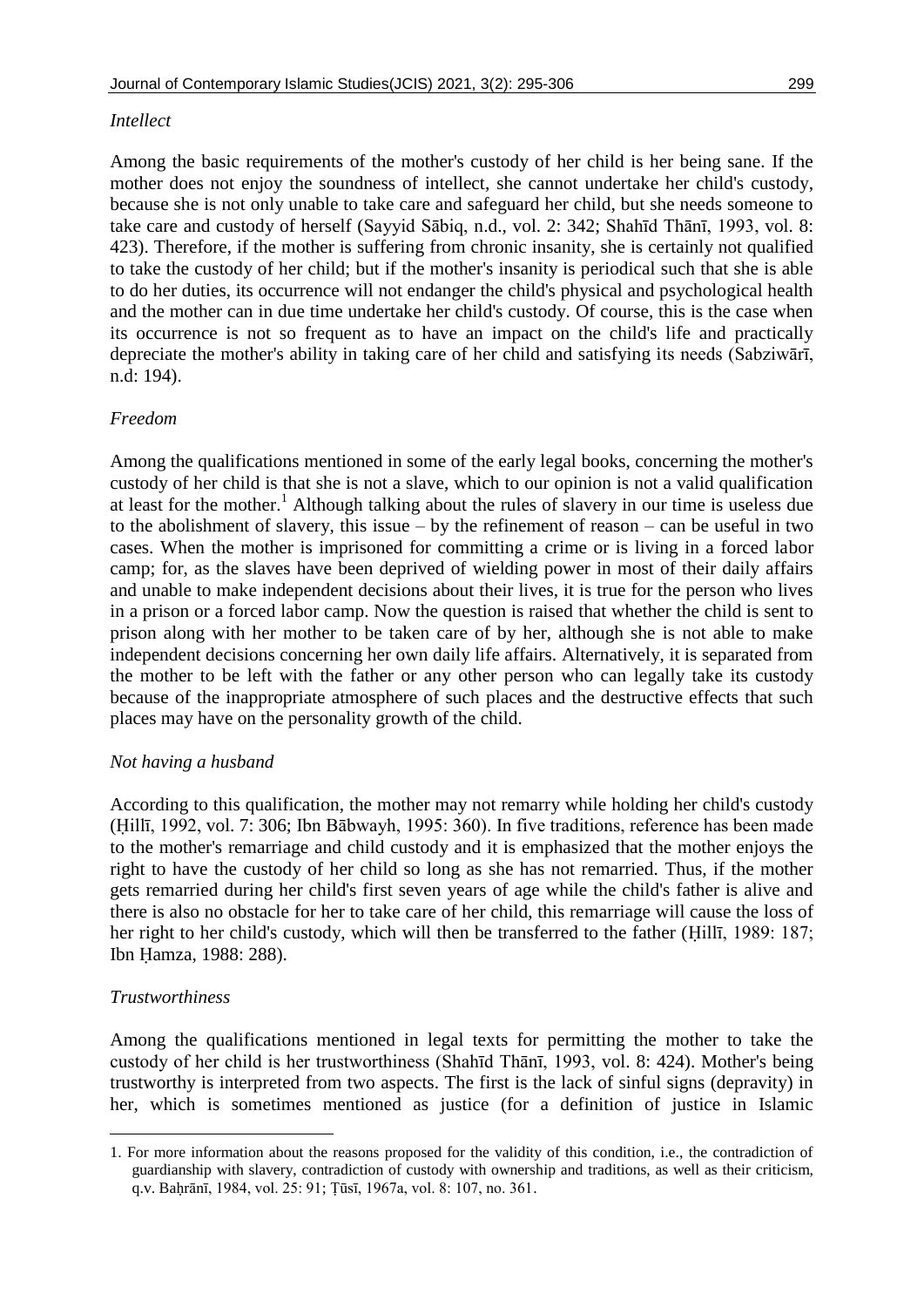jurisprudence terminology and various viewpoints about it, q.v. Anṣārī, 1994: 402; Ardabīlī, 1983, vol. 12: 311; Ṭabāṭabā'ī, 1988, vol. 1: 10). The second is the lack of perfidy and negligence in the issues related to the child's life (Bahrānī, 1984, vol. 25: 93), which seems to be more pertinent, since a mother may not be abiding by the moral instruction of the religion but does not show the slightest negligence in taking care of her child. However, the validity of the parents' having moral competence for undertaking the custody of their child does not require a specific reason since the very legislation for custody is for protecting the life and psychophysical well-being of the children whose parents have divorced by the ominous phenomenon of divorce (Najafī, 1988, vol. 31: 289). Now, how is it possible to leave the child with a parent who may inflict serious physical or moral damages upon that child?

## *Unchanging status of the mother's residence*

Some of the Sunnī jurists believe that to be able to take care of her child, a mother should not change her residence, whether temporarily or permanently (through travelling) (Nawawī, n.d., vol. 18: 341; Sharbīnī, 1958, vol. 3: 452). It should be noted that the child is not merchandise in the hands of the father or mother who have the right to possess it; rather, it is entrusted to them to be taken care of during the time it is not able to manage its own life and to be provided with means for its growth. Therefore, during the time the child is living under the supervision of its mother or father, its interests must be taken into account. Therefore, if the change of residence does not have a negative impact on the child's life trend, psychophysical health, education, and moral conduct, it will undoubtedly live with its mother given the (other) proofs hold true. However, if the change of residence is detrimental to it in any of the physical, psychological, emotional, religious, or educational aspects, this change will not be permissible.

## *Unchanging state of the father's residence*

The Sunnī jurists have made the child's custody by the mother conditional on the unchanging status of the father's permanent or temporary (by travel) residence, in a way that if the father decides to change his place of residence, he can take the child away from the mother (Ibn Qudāma, n.d., vol. 9: 307; Kāshānī, 1989, vol. 4: 45; also, q.v. 'Āmilī, 1993, vol. 1: 469; for more information about other possibilities on this problem, q.v. Ṭūsī, 1967b, vol. 6: 40).

Since there is no legal evidence for these issues in the traditions and qur'anic verses (Baḥrānī, 1984, vol. 19: 94), what is in the child's best interests has to be taken into account. If being with the father or mother is to the child's interest, it will move along with them, and if staying in its present residence is in his best interests, it will stay on (Sayyid Sābiq, n.d., vol. 2: 352).

## *Unafflicted with chronic and contagious diseases*

 $\overline{a}$ 

We explained previously that the mother's insanity is a factor in disclaiming her competency in the custody of her child. Furthermore, some Muslim jurists have raised the question whether the mother's affliction with chronic and contagious diseases, as was the case for insanity, causes the loss of her competency or not.<sup>1</sup>

By raising the issue that a child's living with its sick mother will cause harm to it, some jurists claim that a child must be separated from its sick mother (Bukhārī, 1981, vol. 7: 31; Dāmād, 1985: 165; Ibn Bābwayh, 1984, vol. 3: 557, no. 4914 and vol. 4: 357). In contrast,

<sup>1.</sup> In early legal texts, given the knowledge of the time, mention has been made of such diseases as leprosy, scabies, anthrax, and plague (cholera); for more information, q.v. Shahīd Thānī, 1993, vol. 8: 423 & 425.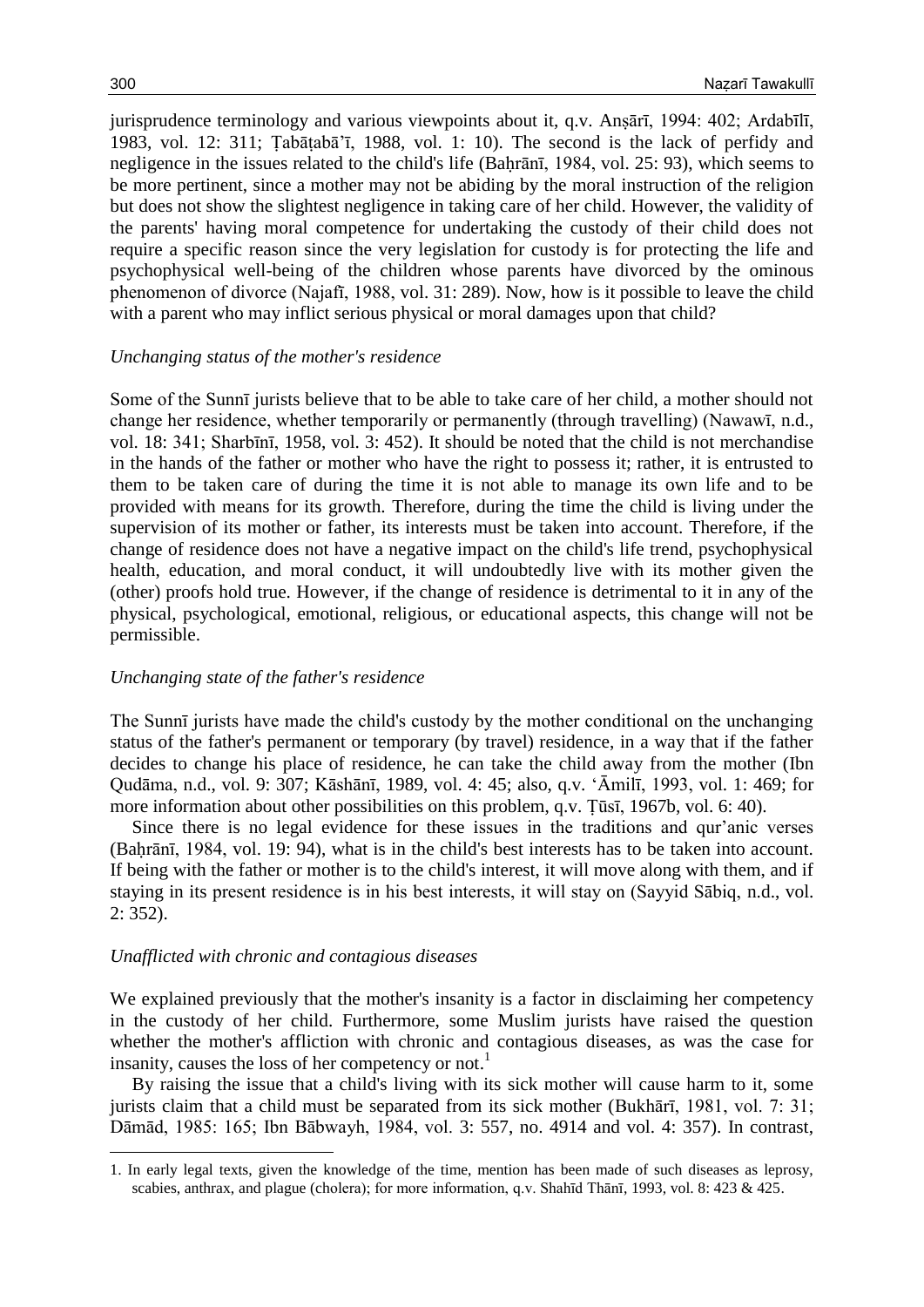some Muslim jurists also believe that the mother's affliction with chronic and contagious diseases would not cause the loss of her right to the custody of her child (Māzandarānī, n.d., vol. 12: 259; Rawḥānī, 1991, vol. 22: 307).

The contagious diseases have to be distinguished from the chronic ones. In the contagious diseases, so long as the mother has not recovered from her illness, the child may not be left in her care; in the chronic diseases, however, its effect on the mother's ability to take care of the child is to be taken into account. If the mother is afflicted with certain chronic diseases such as different kinds of cancers, which do not hinder the mother from taking care of her child, her right to her child's custody is retained even though she receives help from others to this end. Nevertheless, if this disease is so serious that it does not allow the mother to fulfil her duty and someone else is to help out, there is no doubt that the child cannot be left with her.

Accordingly, if the mother is addicted to narcotic drugs or alcoholic drinks, she is not qualified for her child's custody, although she can fulfil her duties, as its ethico-moral soundness and – in some cases – its physical health will be endangered. Thus, leaving the child with such a mother will cause the relinquishment of a purpose for which the law of custody has been devised.

In the end, it is necessary to consider some points. All the qualifications mentioned for custody, if we have reason for their validity, are not exclusive to the mother but common between her and the father, unless in regard to marriage, which, in case of validity, is only exclusive to the mother and is not applied to the father (Ṭabāṭabā'ī, 1983, vol. 2: 162). As, to our opinion, the mother's custody period includes the first seven years of the child's life, be it a boy or a girl, and after that the custody is transferred to the father up to the age of maturity; therefore, each of the parents is to observe these terms during their custody period (Jazā'irī, n.d: 296). The qualifications explained above are related to custody, and the custody of a child and the related discourses are in effect only when the parents have been divorced. Therefore, when they are living together, they both undertake their child's care, and in case of the incompetence of either one, the other takes the custody of the child (Fāḍil Hindī, 1984, vol. 2: 106). Given the fact that the child's infancy is part of the seven-year period that it spends with its mother, the qualifications for custody are true and necessary during the infancy, too; therefore, not asserting them for the infancy period is not because of their invalidity; rather, it is because of the clarity of their validity (Najafī, 1988, vol. 31: 289).

## **Loss of the required cconditions for child custody**

If either of the parents, while holding the custody of his or her child, loses any of the qualifications for this task, who will take over their duty?

#### **Loss of mother's cconditions**

Some Muslim jurists believe that if the mother lacks or loses one of the qualifications required for the custody of her child, then the father will substitute her and undertake the duty of the child's custody (Ibn Barrāj, 1986, vol. 2: 262 & 352-353; Qumī Sabziwārī, 2001: 510; Ṭūsī, 1987, vol. 5: 131). Therefore, if the mother is qualified for taking care of her child but refuses to fulfil her duties for it, the father has to undertake care of his child even when the mother has the primary duty for that, and if the father also refuses to do so, he can be forced to in order to protect the child (Shahīd Awwal, n.d., vol. 1: 396). The child's custody is the father's main intrinsic duty that for special reasons is transferred to the mother for the first seven years of its life; then, if the mother cannot or does not want to fulfil this duty, the father will substitute her.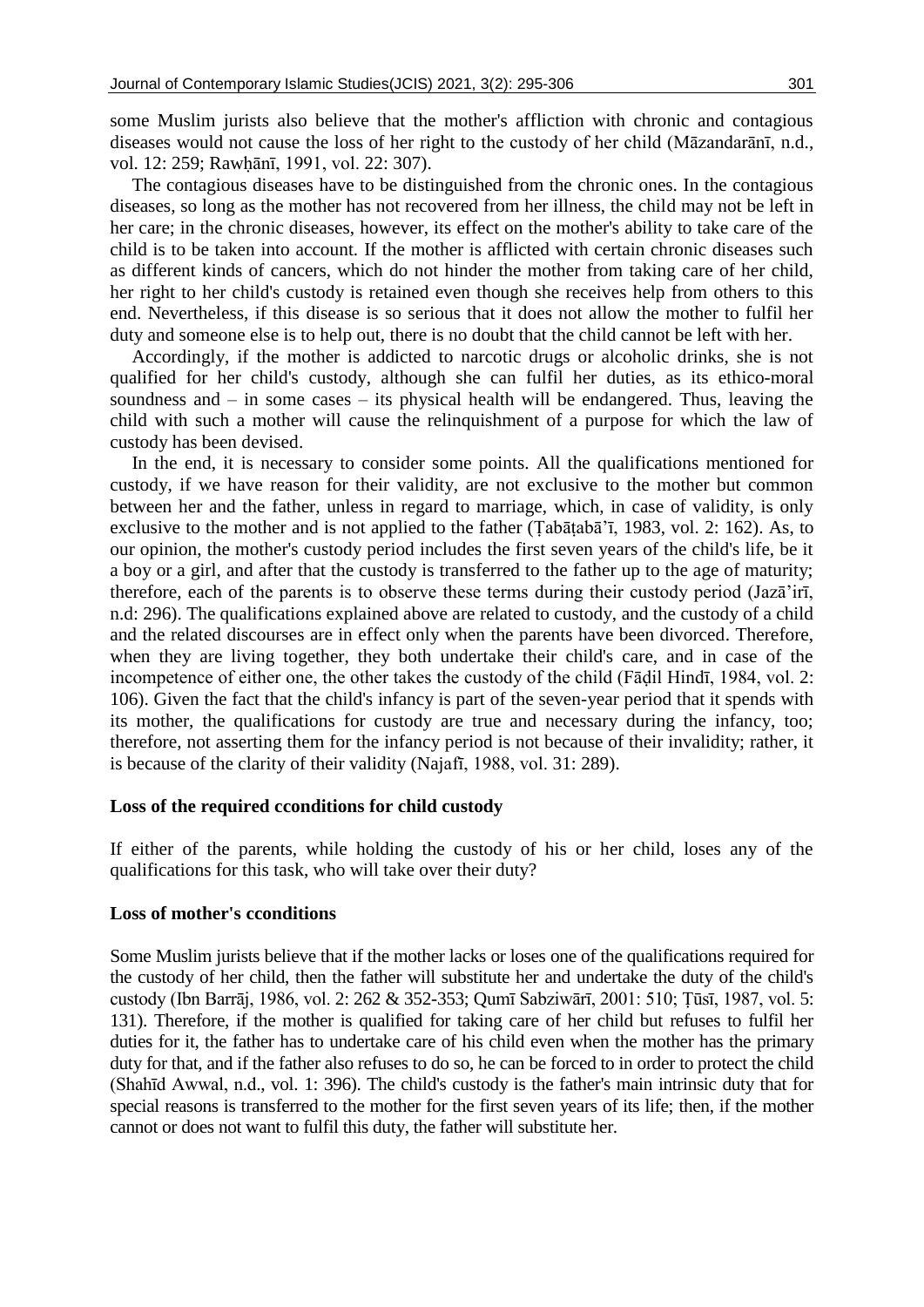## **Loss of father's conditions**

If the father lacks or loses one of the required qualifications, the possibility has been outlined in some legal texts that the task of taking care of the child up to maturity is transferred to the mother (Najafī, 1988, vol. 31: 295; Shahīd Thānī, 1993, vol. 8: 429). However, during the time that the father is undertaking his child's custody, i.e., from seven years old until maturity, in case the father does not have the requirements for the child's custody or if he loses them, this duty will be transferred to the paternal grandfather. That is because with the termination of the mother's custody period, the duty of taking care of the child is transferred to the father or his successor (Q.v. Ḥillī, 1999, vol. 4: 14).

## **Return of the requirements**

So far, we have stressed that the custody of a child is subject to certain qualifications and if any of the parents loses one of them, they will no longer be qualified to hold the custody of their child. However, it is natural to raise the question that if either of the parents regains the required qualifications for the child's custody, can the child be put under their care? If the father regains the required qualifications, his child's custody will undoubtedly be given back to him. The reason is that the loss of qualifications is an obstruction to the father's status, and it is obvious that if the obstructions are removed, his fatherliness will restore its efficacy. Similarly, if the mother is also able to regain the required qualifications while holding the custody of her child – for example when signs of insanity are removed from her, her contagious disease is treated, etc. – she will regain her right to the custody of her child, for the expediency for custody is retained in her.

## **Parents' relationship during the child custody**

Among the most important issues brought up in child custody is the way the parents treat each other and the kind of relationship existing between them during this period, for as we explained before, child custody comes up when the parents have separated through a divorce. The parents' separation in itself creates tension between them, which may lead to hostile and vengeful behavior.

This unfriendly relationship between the parents would most often reach its peak by using the child as bait, that is, the child being with one parent is a means or pretext to exert indirect pressure on the other parent. For this reason, the great Shī'a jurists have since long ago attempted by stating a definition of these relations to minimize the probable damage being inflicted upon any of the parents as well as the child.

During the period in which the child is living with its father, whether due to the mother's lack of qualification for the child's custody or because her legal time for this purpose has run out, the father must make arrangements for the child's relationship with its mother in a way that neither the child nor the mother may be kept at bay. To this end, the father has to prepare the grounds for certain affairs to fulfil.

## **Meeting with the child**

He should prepare the ground for the meeting between the child and its mother. Moreover, he might not prevent this meeting, since preventing the child from meeting its mother would lead to breaking off the ties of relationship, which is strongly repulsive to Islam (q.v. Shahīd Thānī, 1993, vol. 8: 426).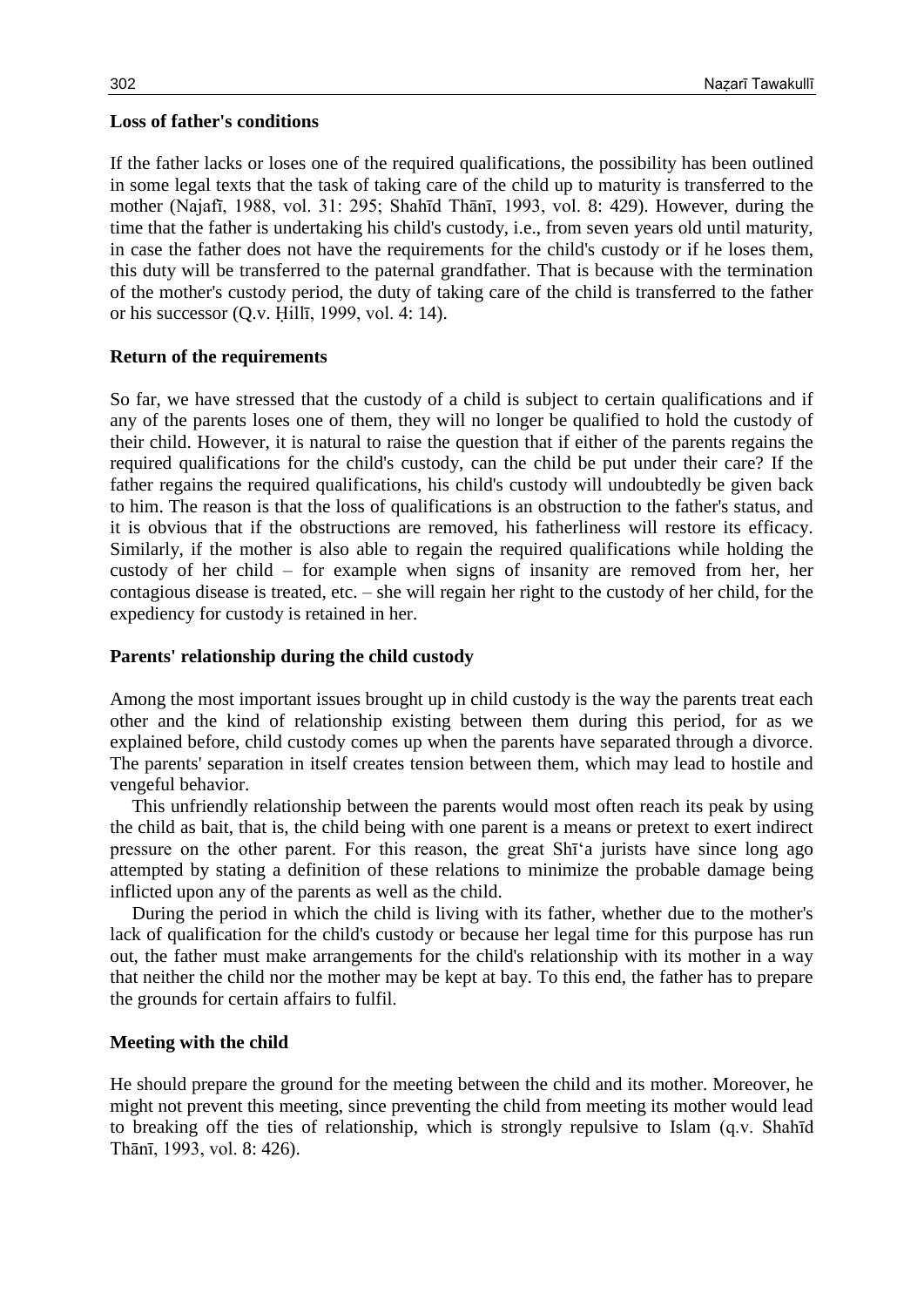## **Caring for the child**

If the child gets sick, the father must not prevent the mother from nursing and treating the child and hold her back from staying with her child, since the mother is more caring than others towards her child, and the sick child needs someone to take care of it, and it is obvious that the mother is the most deserving person for this task (q.v. Ḥillī, 1999, vol. 4: 13).

# **Caring for the mother**

When the mother gets sick, the father must not prevent the child – whether her son or daughter – to visit their mother frequently (q.v. Ḥillī, 1999, vol. 4: 13).

# **Child's mourning ceremony**

In case the child passes away while the father is holding its custody, the mother can be present at her child's deathbed and attend to the related tasks (q.v. Sayyid Sābiq, n.d., vol. 2: 351).<sup>1</sup>

## **Mother's mourning ceremony**

If the mother dies, her child can be present at her deathbed, and if old enough, the child can undertake to administer the burial services such as funeral ablution, enshrouding, funeral procession, and burial. As the studies indicate, nothing is mentioned in any of the Shī'a legal texts about the child's relationship with its father while living with its mother.<sup>2</sup> Taking care of the child by any of the parents cannot lead to the relinquishment of the mutual rights of the child and parents; thus, all the things that are conventionally regarded as the requirements and functions of the father-child or the mother-child relationships are permissible and the child or any of the parents cannot be deprived of it.

## **Conclusion**

 $\overline{a}$ 

- 1. Child custody is a father's intrinsic duty, which is transferred to the mother for a limited period. After divorce from her husband, the woman has the right to take care of her child, whether it is a boy or a girl, up to the age of seven.
- 2. The parents share the conditions for custody, except in case of the mother's remarriage.
- 3. A non-Muslim mother has the right to take care of her child.
- 4. Mother's chronic insanity inhibits her from the custody of her child. However, mother's periodic insanity does not inhibit her custody over the child in case she can fulfil her duties of taking care of the child and the number of its recurrence is very few and not too lengthy.
- 5. Mother's remarriage during her child's first seven years of life nullifies her custody over her child, whether her remarriage takes place during her ex-husband's lifetime or after his death and whether her second husband agrees with taking care of the child or not.

<sup>1.</sup> It is to be noted that some jurists – while emphasizing the mother's presence at her child's preparation for burial, enshrouding, and burial service – have stressed according to some traditions that the mother is not to attend her child's funeral procession, which from the viewpoint of the Shī'a jurists is not true; q.v. Abū Dāwūd Sajistānī, 1990, vol. 2: 72, no. 3167; Ḥurr 'Āmilī, n.d., vol. 2: 817-819; Qazwīnī, n.d., vol. 1: 501, no. 1574-1578.

<sup>2.</sup> It is worth mentioning that in some Sunnī legal texts, there are phrases that include both the father and mother, "If either of the parents gets sick or dies and the child is with the other one, it would not prevent the child from visiting him or her or attending his or her funeral" Sayyid Sābiq, n.d., vol. 2: 351.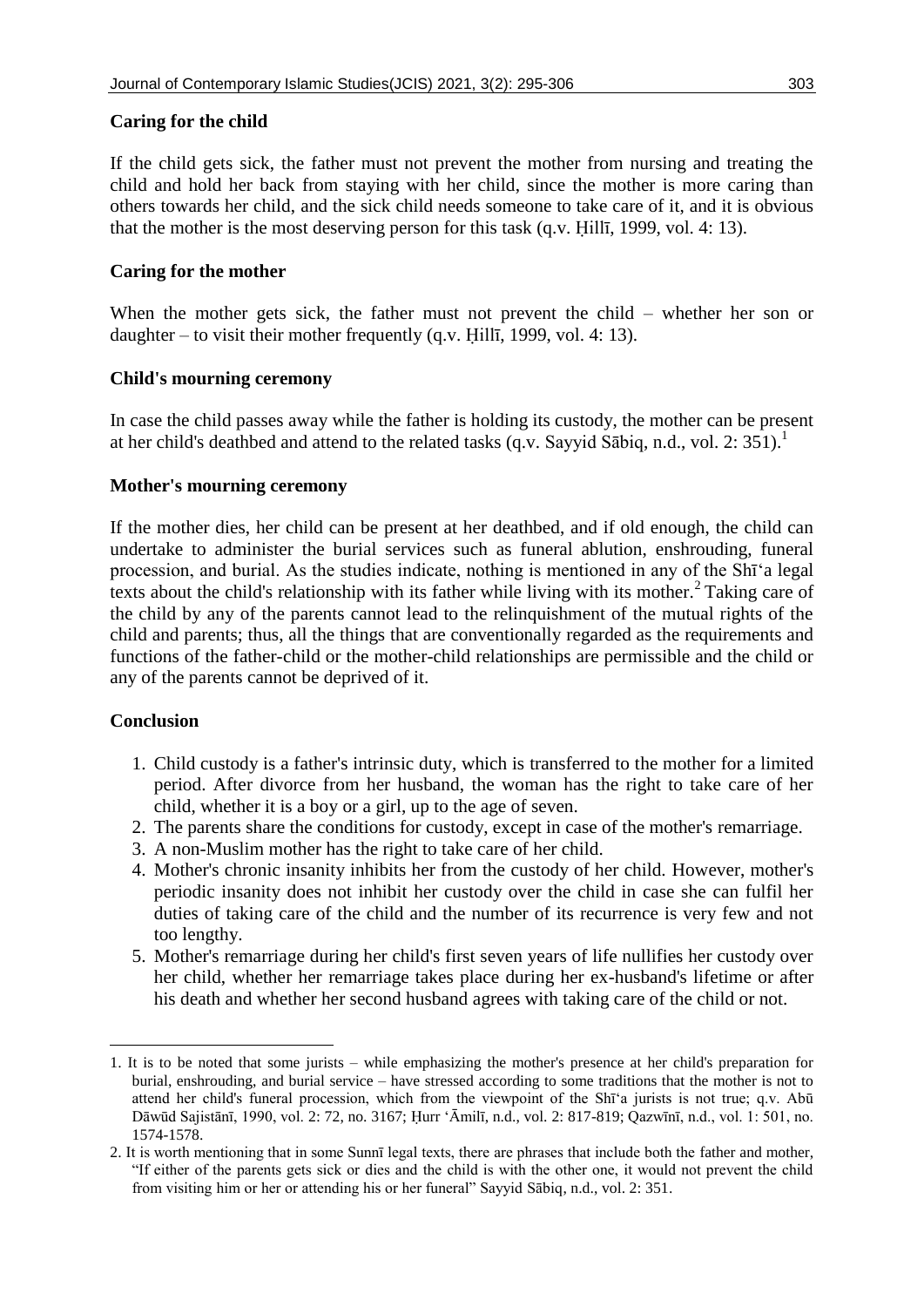- 6. Mother has to be trustworthy for the custody of her child; namely, she must not misappropriate or fall short of the issues related to her child's life.
- 7. Mother is required to be morally qualified to be allowed the custody of her child.
- 8. When the mother is suffering a contagious disease, she cannot undertake her child's custody so long as she is not cured. Nevertheless, when she is suffering from a chronic disease such that she is not able to take care of her child even with the help of others, her right to custody remains valid; however, when it is by no means possible for the mother to take care of the child, this right is voided.
- 9. When the terms and qualifications for custody are lost during infancy, the mother's right to custody is transferred to the father. However, if the father loses the qualifications for his child's custody, it is transferred to the paternal grandfather and then to the executor of their will.
- 10. While the child is living with its father, the latter must not inhibit the mother from meeting her child, and if the child gets sick, he must not prevent the mother from nursing it. In addition, when either the mother or the child dies, the father must not prevent the other from taking part in the mourning ceremony.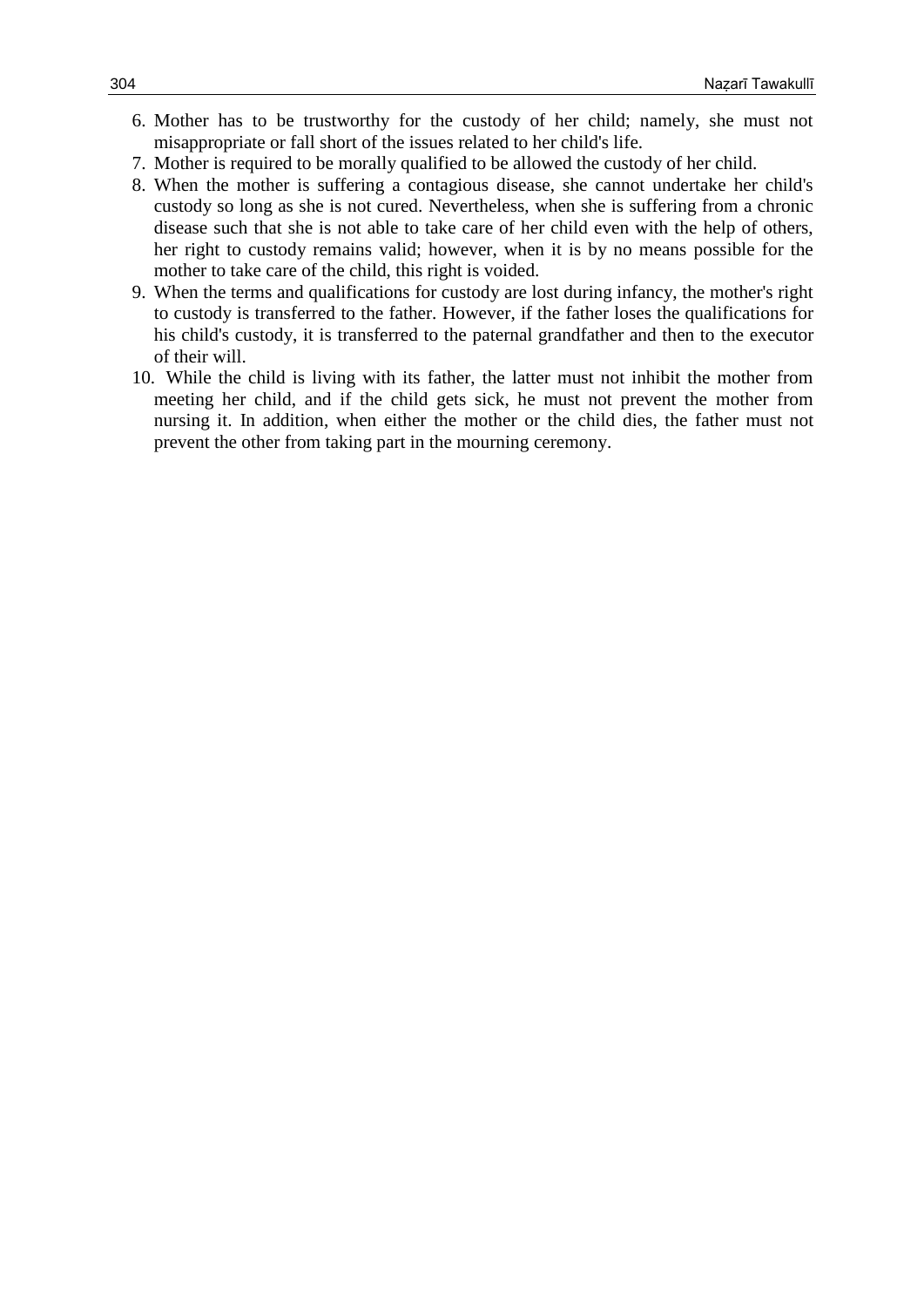#### **References**

The noble Qur'ān

- Abū Dāwūd Sajistānī, S. (1990), *Sunan Abī Dāwūd*. Beirut, Dār al-Fikr. 2. 'Āmilī al-Faq'ānī, A. (1997), *Al-Durr al-manḍūd fī ma'rifat ṣiyagh al-niyyāt wa al-īqā'āt wa al-'uqūd*. Shiraz, Maktibat al-Imām al-'Asr.
- 'Āmilī, M. (1993), *Nihāya al-marām fī sharḥ-i mukhtaṣar sharā'i' al-islām*. Qom, Nashr-i Islāmī Publications.
- Anṣārī, M. (1994), *Kitāb al-ṭaḥāra*. Qom, Mu'assisa al-Hādī.
- Id. (1995), *Al-Waṣāyā wa al-mawārīth*. Qom, Bāqirī Publications.
- Ardabīlī, A. (1983), *Majma' al-fā'ida wa al-burhān fī sharḥ-i irshād al-adhhān*. Qom, Jāmi'a-yi Mudarrisīn.
- Baḥr al-'Ulūm, S. M. (1984). *Bulghat al-faqīh* (4 th ed.). N.p., Maktabat al-Ṣādiq.
- Baḥrānī, Y. (1984), *Al-Ḥadā'iq al-nāḍira fī aḥkām al-'itrat al-ṭāhira*. Qom, Nanshr-i Islāmī Publications.
- Bukhārī, M. (1981), *Ṣaḥīḥ al-bukhārī*. N.p., Dār al-Fikr lil-Ṭibā'a wa al-Nashr wa al-Towzī'.
- Dāmād, M. B. (1985), *Al-Rawāshiḥ al-samāwiyya*. Qom, Mar'shī Library.
- Fāḍil Hindī, M. (1984), *Kashf al-lithām*. Qom, Mar'ashī Library.
- Fayyūmī, A. (1927), *Al-Miṣbāḥ al-munīr*, edited by M. Muḥyī al-Dīn 'Abd al-Ḥamīd, n.p., n.p.
- Ḥakīm, S. M. (1971), *Mustamsik al-'urwat al-wuthqā* (4 th ed.). Beirut, Dār Iḥyā' al-Turāth al-'Arabī.
- Ḥillī, Ḥ. (1989),*Tabṣirat al-muti'allimīn fī aḥkām al-dīn*. Tehran, Faqīh Publications.
- Id. (1992), *Mukhtalaf al-Shī'a*. Qom, Mu'assisa-yi Nashr-i Islāmī.
- Id. (1993), *Qawā'id al-aḥkām fī ma'rifat al-ḥalāl wa al-ḥarām*. Qom, Nashr Islāmī Publications.
- Id. (1999), *Taḥrīr al-aḥkām*. Qom, Imām Ṣādiq Institute.
- Id. (n.d.), *Irshād al-adhhān ilā aḥkām al-īmān*. Nashr Islāmī Publications.
- Ḥillī, M. (1967), *Īḍāḥ al-fawā'id fī sharḥ ishkālāt al-qawā'id*. Qom, 'Ilmiyya Publications.
- Ḥurr 'Āmilī. M. Ḥ. (n.d), *Wasā'il al-Shī'a ilā taḥṣīl masā'il al-sharī'a*. Beirut, Dār Iḥyā' al-Turāth al- 'Arabī.
- Ibn Bābwayh, M. (1984), *Man lā yaḥḍuruhū al-faqīh*. Qom, Jāmi'a-yi Mudarrisīn.
- Id. (1995), *Al-Muqni'*. Qom, Imām Hādī Publications.
- Ibn Barrāj Tarāblusī, Q. A. (1986), *Al-Muhadhdhab*, edited by Ja'far Subḥānī, Qom, Jāmi'a-yi Mudarrisīn.
- Ibn Fahd Ḥillī, A. (1987), *Al-Muhadhdhab al-bāri' fī sharḥ al-mukhtaṣar al-nāfi'*. Qom, Nashr-i Islāmī Publications.
- Ibn Ḥamza, M. (1988), *Al-Wasīla ilā nayl al-faḍīla*. Qom, Mar'ashī Library.
- Ibn Idrīs Ḥillī, M. (1990), *Al-Sarā'ir al-ḥāwī li taḥrīr al-fatāwī* (2<sup>nd</sup> ed.). Qom, Muʻassisa-yi Nashr-i Islāmī.
- Ibn Manẓūr, M. (1985), *Lisān al-'Arab*. Qom, Adab al-Ḥawza.
- Ibn Qudāma, A. (n.d), *Al-Mughnī*. Beirut, Dār al-Kutub al-'Arabiyya.
- Jazā'irī, S. A. (n.d), *Al-Tuḥfat al-saniyya fī sharḥ nukhbat al-muḥsiniyya*, manuscript, Āstān Quds Raḍawī.
- Karakī, A. (1987), *Jāmi' al-maqāṣid fī sharḥ al-qawā'id*. Qom, Āl al-Bayt Institute.
- Kāshānī, A. (1989), *Badā'i' al-ṣanā'i' fī tartīb al-sharā'i'*. Pakistan, Al-Maktibat al-Ḥabībiyya.
- Khānsārī, S. A. (1977), *Jāmi' al-madārik fī sharḥ al-mukhtaṣar al-nāfi'* (2nd ed.). Tehran, Ṣadūq Publications.
- Khū'ī, M. T. (1986), *Kitāb al-nikāḥ (mabānī 'urwat al-wuthqā)*. N.p., Dār al-'Ilm School.
- Kulaynī, M. (1968), *Al-Kāfī* (3<sup>rd</sup> ed.). Tehran, Dār al-Kutub al-Islāmiyya.
- Māzandarānī, M. M. S. (n.d), *Sharh-i Uṣūl al-kāfī*, with additional notes by Mīrzā Abulhasan Sha'rānī, n.p., n.p.
- Mufīd, M. (1990), *Al-Muqni'a* (2nd ed.). Qom, Mu'assisa-yi Nashr-i Islāmī.
- Muḥaqqiq Ḥillī, J. (1988), Sharā'i' al-Islām fī masā'il al-ḥalāl wa al-ḥarām (2<sup>nd</sup> ed.), Istiqlāl Publications.
- Najafī, M. Ḥ. (1988), *Jawāhir al-kalām fī sharḥ sharā'i' al-Islām* (3 rd ed.). Tehran, Dār al-Kutub al-Islāmiyya.
- Nawawī, Y. (n.d), *Al-Majmū' fī sharḥ al-muḥadhdhab*, n.p., Dār al-Fikr.